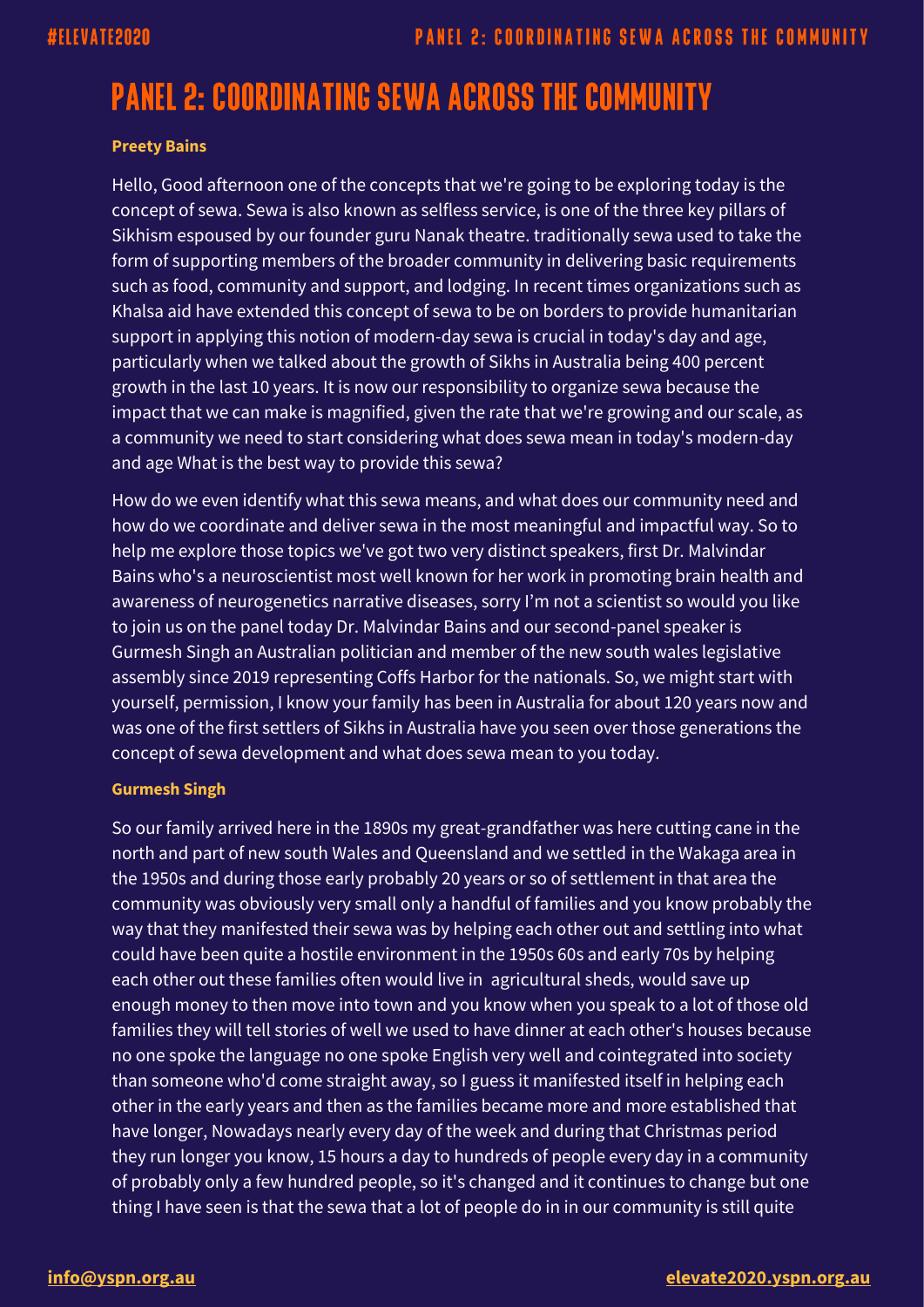inward focused. It's focused on our community but I guess we can explore that a little bit later on.

#### **Preety Bains**

Yeah that's it that's a great length, into I know that yourself talked about this, you got a lot into the community and how do you kind of shift that difference of traditional sewa of that length of sewa to what you do, speak a little bit about that, that'd be interesting.

#### **Dr. Malvindar Bains**

Fantastic question, thank you so much to the YSPN team for actually welcoming me here, I'm actually from Auckland New Zealand so it's nice to be on the other side of the ditch real pleasure to be here. Yeah, the concept of sewa for me and how we can best apply sewa is quite different. I come from the field of stem science technology engineering and medicine and traditionally we're known to you now just get on with our task whether that's dealing with your patients as a medical doctor or in my case dealing with my specimens in the laboratory and you know you focus on what you're doing in your everyday life and you can get fixated on what you're doing and close yourself off to the rest of the world because you're in your professional field, I guess I had the luxury of meeting a lot of families and patients impacted by the diseases that I work on in the laboratory and I think we've heard this resonate throughout the conference so far we need to listen to what these people in the community are telling us about what they need and we need to hear the call for sewa sometimes we don't know what kind of sewa to do because we haven't heard our call yet.

For me, my call came in the form of a family impacted by Huntington's disease and that's one of the diseases I work on in a laboratory and they said to me it's all farewell and good that you're working on these brains of these families that have donated their brains to science but what about the next generation that is going to be impacted by this devastating disorder what are you doing for them and I was taken back, I was shocked to have this kind of question because I'm getting on with my daily life in the laboratory.

This is my life, this is what I do and suddenly I realize I'm blessed, [06:31inaudible] has blessed me with this knowledge base and I can actually share this with the community, I can speak about the disease in the community and raise awareness in that way or I could take things to the next level and so I started having conversations with people impacted by these brain disorders and hearing what they actually need and whether or not I have the skill set to provide that is beyond what this conversation is all about you can always draw in those experts to help you but I quickly realized that these young people want to know more about genetic testing, these young people want to know more about how they can deal with insurance companies when it comes to having a risk of a degenerative disorder in their family and so for me I was like wow, actually I can do some kind of sewa, I can actually help support the next generation of people that are going to be at risk of this disease and that's how I got started on this journey.

#### **Preety Bains**

That's great question information I think, would you say that you face similar concerns from the community being a member of parliament whereby people come to you with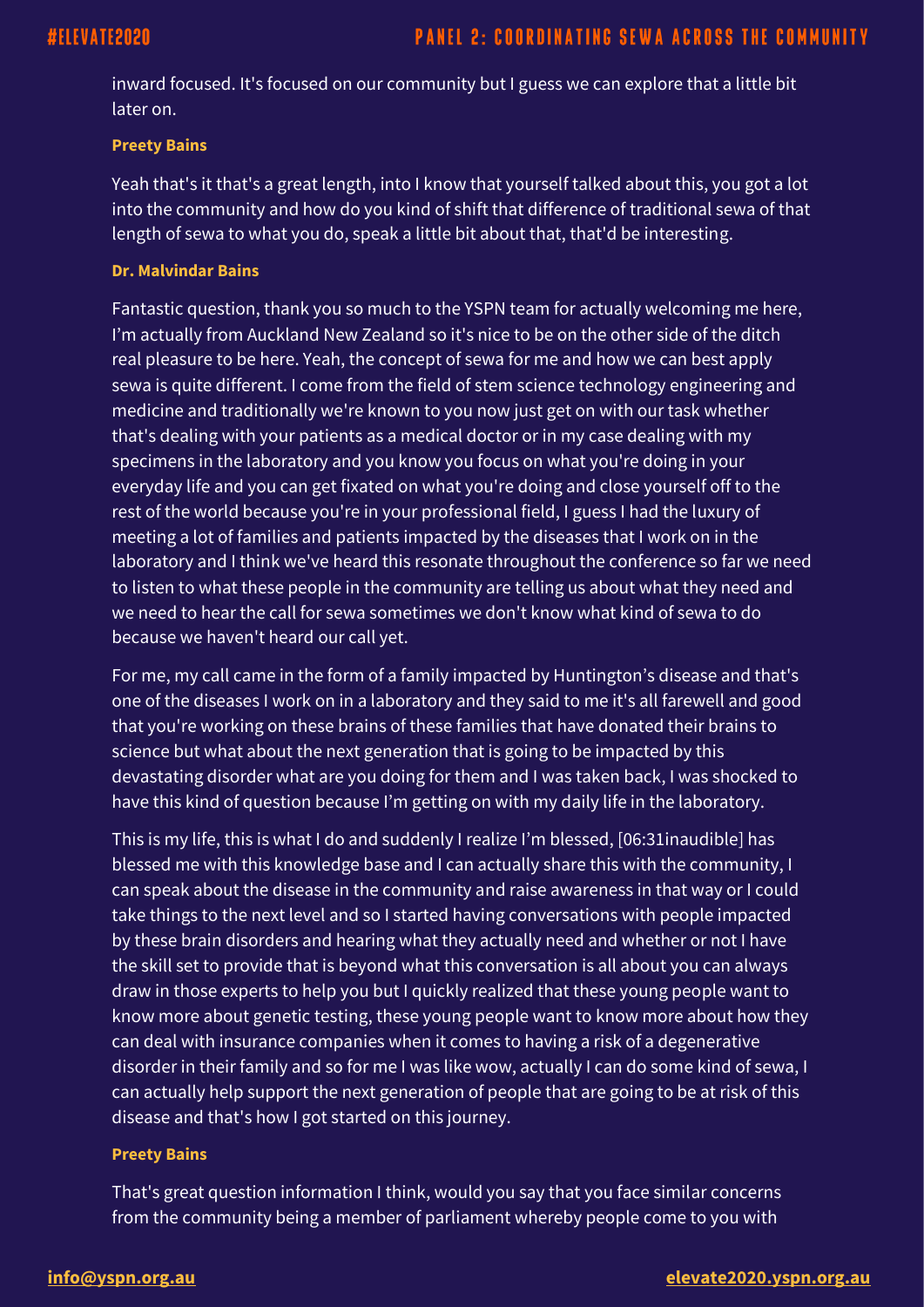concerns uncomfortable to address it from a policy perspective as opposed to what would you say that we could be doing on the ground level before it reaches to a policy level.

#### **Gurmesh Singh**

It's a very broad question so I'll try and answer it in that broad way the best way to do it might be a bit of audience and participation so can I get everybody in the room to raise their hands let's do a process of elimination so everyone raise their hands, who here is a member of the SES oh sorry, put your hands down if you're a member of the SES keep your hands up, the state emergency service David cleanups put your hands down if you're a member of the rural fire service or the country fire service okay put your hands down if you are on a committee or a board aside from YSPN that is community focused I'm trying to think of more community-based things, put your hand down if you've a country like Australia we can genuinely serve our community you know I look around this room and I see a hundred well-educated people who could devote their time for instance to their kids sport and actually make a real difference to the lives of two or three hundred children being a part of that group so there are many different ways that we can do that as a community rather than just looking for government to do that because governments don't run a lot of these community and sporting groups.

Then we look at things that have happened in the last six months, being the natural disasters that we've had with the fires that have touched both new South Wales and Victoria and very early on we saw Khalsa be active in places like Kofsava and we saw some very well-publicized seat groups here in Victoria going out into those communities and helping where they can, so you know I think we could do a lot more of that and not just as Sikh groups but just as Sikhs as general we don't have to do them under the umbrella of a Sikh group, it's great if we can but there are also groups like rotary and lions who you know as a community we're very underrepresented in those groups in terms of population we do tend to stick to our groups when we do that work so I'm not sure if that answers the question but that's my thoughts on where we could go from here.

### **Preety Bains**

That's a great answer. Do you think that we're doing, and this could be for both of you do you think that we're doing a lot of the concepts that we talk about is this idea of having an individualistic mindset as opposed to a collective mindset and I don't know if it's that we don't want to do things right, it might just be that we don't know how to bond together as a community to create a coordinated approach to sewa and I'd be interested to hear what you guys think about what's the best way to create that framework for that community to start doing this work.

### **Dr. Malvindar Bains**

Look I think that there's a lot of power in being part of a collective and I don't want to take the cliche that many hands make light work but it's true. I think if there is something like a natural disaster or something, too hard for us to take time out of our very busy professional schedules to do sewa we won't do it right, we won't do it because if it is in the too-hard basket many people have families, many people have other commitments but it's about chipping away at a cause it's about doing part of something bigger there's always going to be someone leading something right; but at the end of the day, that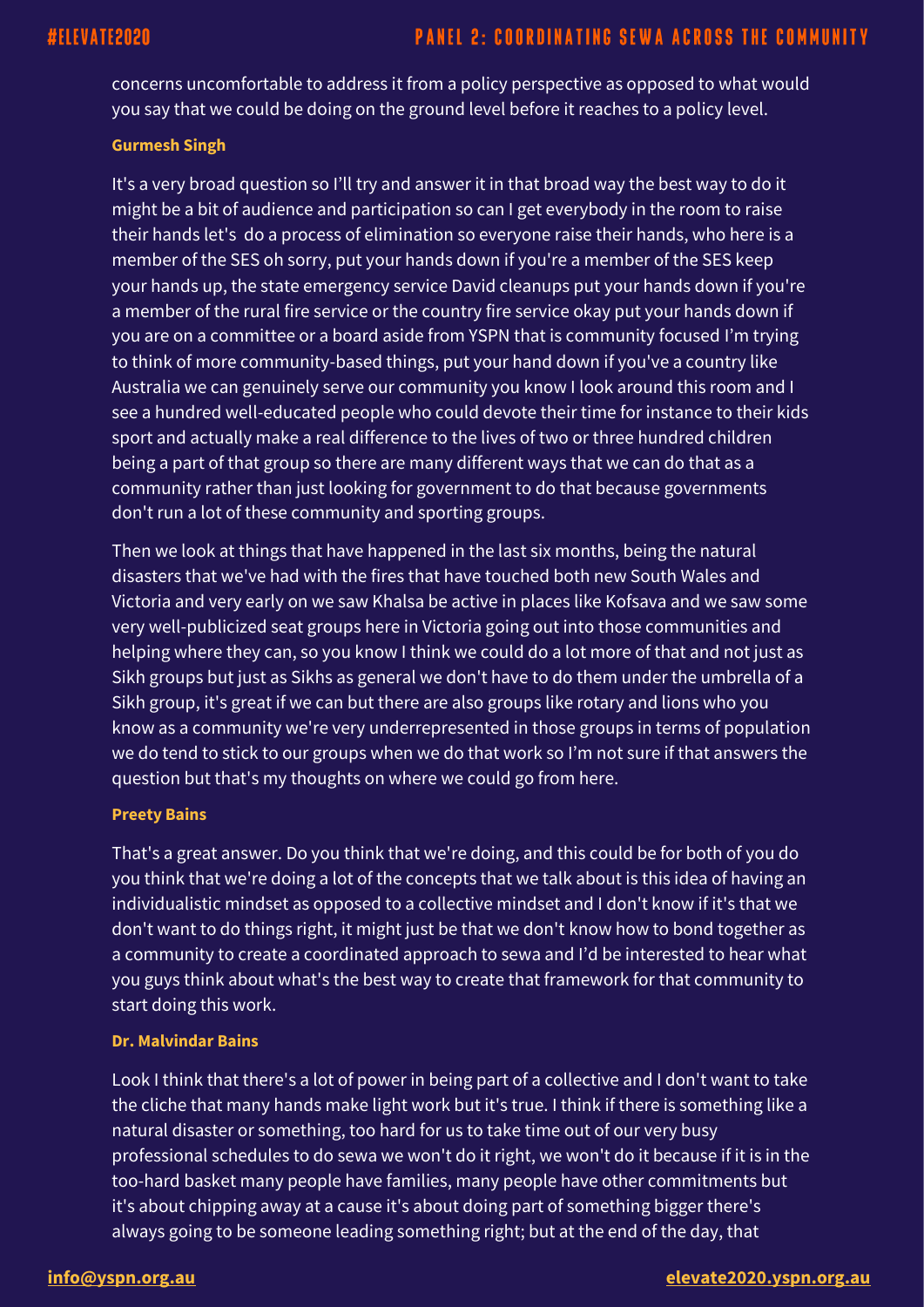leader is not successful unless they have a big collective behind them working with them. You don't have to be that leader but being part of that kind of collective gives you a lot of power and then that gives you a sense of satisfaction of that woman fuzzy feeling that you get from doing something meaningful.

For someone like me, something as small as just taking 10 minutes out to listen to a family member impacted by disease and hearing what they need was my start of the sewa journey it wasn't setting up a not-for-profit charitable organization five years later which is the end product of all of their dialogue and I think we need to get out of our head that we need to do something drastic to be considered doing sewa. We take a photo of it and we put it on Facebook and we self-promote no it's more about being part of something greater than ourselves and I guarantee all of you at some point you would have heard the call whether that's helping an old lady across the road or you know giving some food to that harmless person whatever kind of stuff that you've done in your life but I think if you think of it as a small task something that's innate and within us as opposed to something that we must do then we will all be doing it.

#### **Gurmesh Singh**

I agree with that 100 percent. The concept for sewa you know it's a few hundred years old now and you think of the society a few hundred years ago in India versus a society that we live in now you know back then the problems were economic and problems of poverty but they're not issues really that we have in Australia and to continue on that point you could do sewa by mentoring a young person at work or even out of work, and that's something that you could be doing every day that makes a real difference to someone's life who then might go on to be a CEO of a major company. You know helping, tutoring people at school it's the little things that can add up to quite big effects later on down the track but yeah, they need to be small and meaningful they don't need to be the big event with 500 people and media and all this kind of stuff even small things can have quite a big effect.

#### **Preety Bains**

Thank you I think that was a great point that you raised and it was about chipping away and coming to that end goal. How do we motivate our community to come on that journey with us and stress that because we've got 100 people here that you know they've already got the mindset they want to start doing this work they're spending their Saturday here, how do we spread that message because there are 125,000 seats in Australia today and we're the fastest-growing minority group in Australia but we're also if you go out on the street and you go hang on the seat and you've got new standard out in Australia and going oh, are they the guys who wear the turban and is it enough that we're seeing like three seats on the media and we're going well look how great Sikh's are like oh, we're on the media is that enough or how do we stress that point to the whole community.

#### **Dr. Malvindar Bains**

She's coming in hard and fast with these difficulties questions I'm sweating [15:34 inaudible] I think that we are in a privileged position to be most of us I'm assuming in here is a professional of some kind that has some sort of job or some sort of qualification and we have the luxury of being able to step into a career and make a big change in the world, but how do this spread and I think the proof is in the pudding; if we see more of our people

#### **[info@yspn.org.au](mailto:info@yspn.org.au) [elevate2020.yspn.org.au](https://elevate2020.yspn.org.au/)**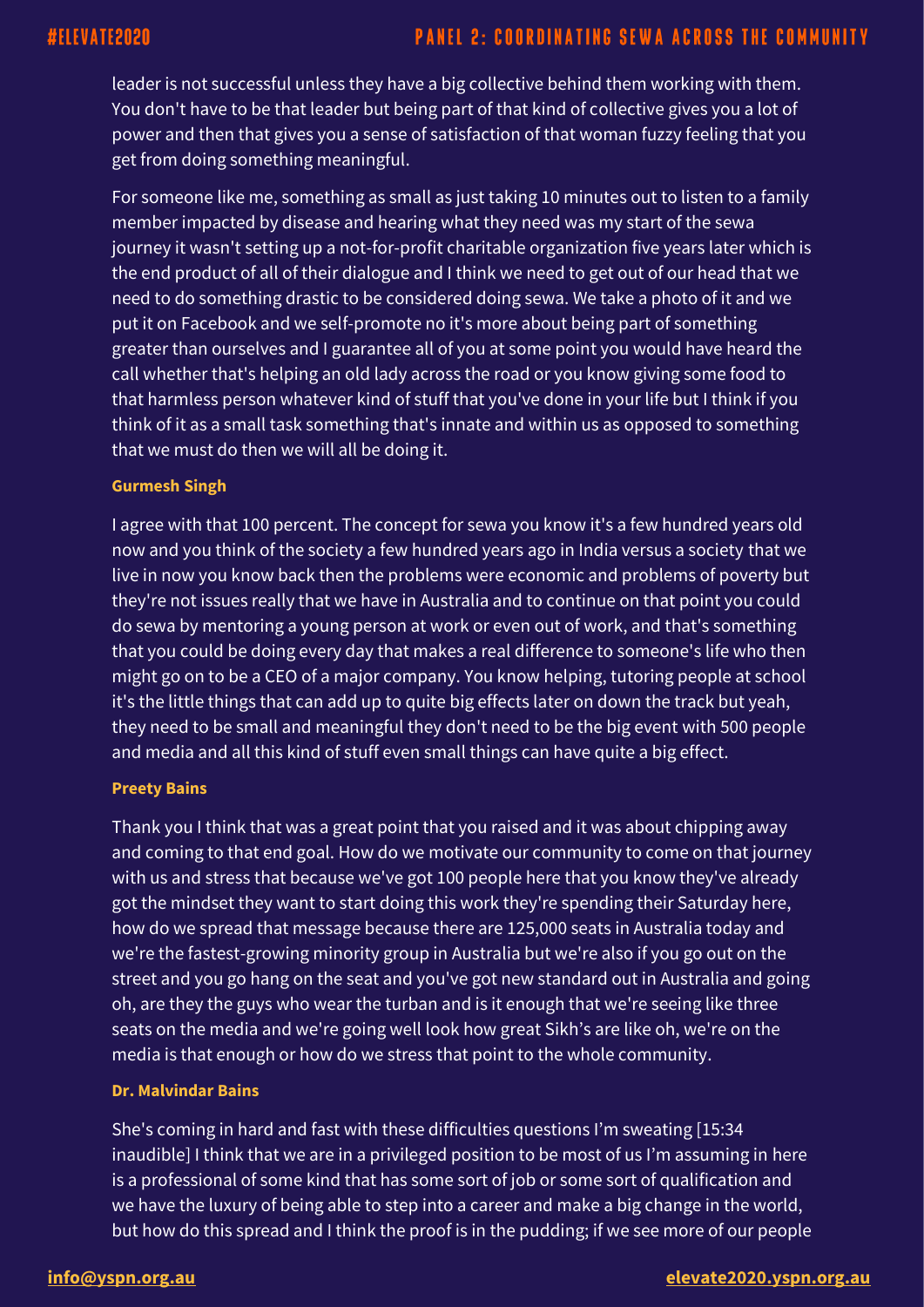out there doing this now I don't mean by taking that selfie when you're feeding a homeless person or whatever but if somebody else notices you doing this right then we're all going to move forward together and push other people along with us. I have no idea how I was discovered by YSPN, I still don't know how I ended up here and I do think it's probably come from somebody noticing me doing something a little bit outside of the square, on behalf of a whole lot of other people that's been noticed and I think we are our deeds, so if we just get our heads out of the sand and just get on with it without expecting anything in return we're going to have a whole lot of other people following us like if you're out with your mates on that Saturday night and you know you have a few drinks or whatever you're doing and you start talking about hey I'm part of this group we're going to go and pick out rubbish on Saturday you want to come with us, become part of the collective.

For me, I talk to my Ph.D. students. I'm like, oh what are you doing on Saturday, why don't you come with me to meet this family. Take people along the journey with you and this is how I think we will all progress forward and we won't be tokens anymore Sikhs are not tokens anymore you know. Senegal is actually in the top five most common names in New Zealand of children being born. Can you believe that children are being born in New Zealand so we're talking about Australia? that New Zealand's not that far behind. We're not tokens anymore; we're just going to take people along for the ride both Sikhs and non-Sikh we should be leading it though.

### **Gurmesh Singh**

I think also modern sewa look very different as we've spoken about and it's about having the ideas and you know sharing those ideas of ways that you can help novel ideas so 20 years ago an organization like this probably wouldn't have existed because the framework wasn't there, probably the mentality of the people wasn't there, whereas nowadays you know we can have a room like this and we can get together and share ideas and get an outcome from it.

### **Preety Bains**

That was amazing. I'm shocked, I don't even know what to ask next, I guess my question for you Gurmesh is from as a member of parliament. I would want to pick your brain because I want answers for the next part of the session today. What do you think some of these policies would look like if we're creating a globe like a community change and a shift in our mindset towards government policies or government or community?

### **Gurmesh Singh**

From a government point of view things must be easy, so our keynote speaker today spoke about some of the challenges of setting up businesses in Australia and those challenges are there but those challenges also exist for volunteer organizations as well there's red tape and all these other ridiculous things you have to go through just to sometimes do volunteer work so as a government clears those obstacles but people sometimes have a skewed idea of what government is or should be and they expect the government to be a nearly god-like figure that can come along and fix every plot every problem but it's not what government is in the Australian system.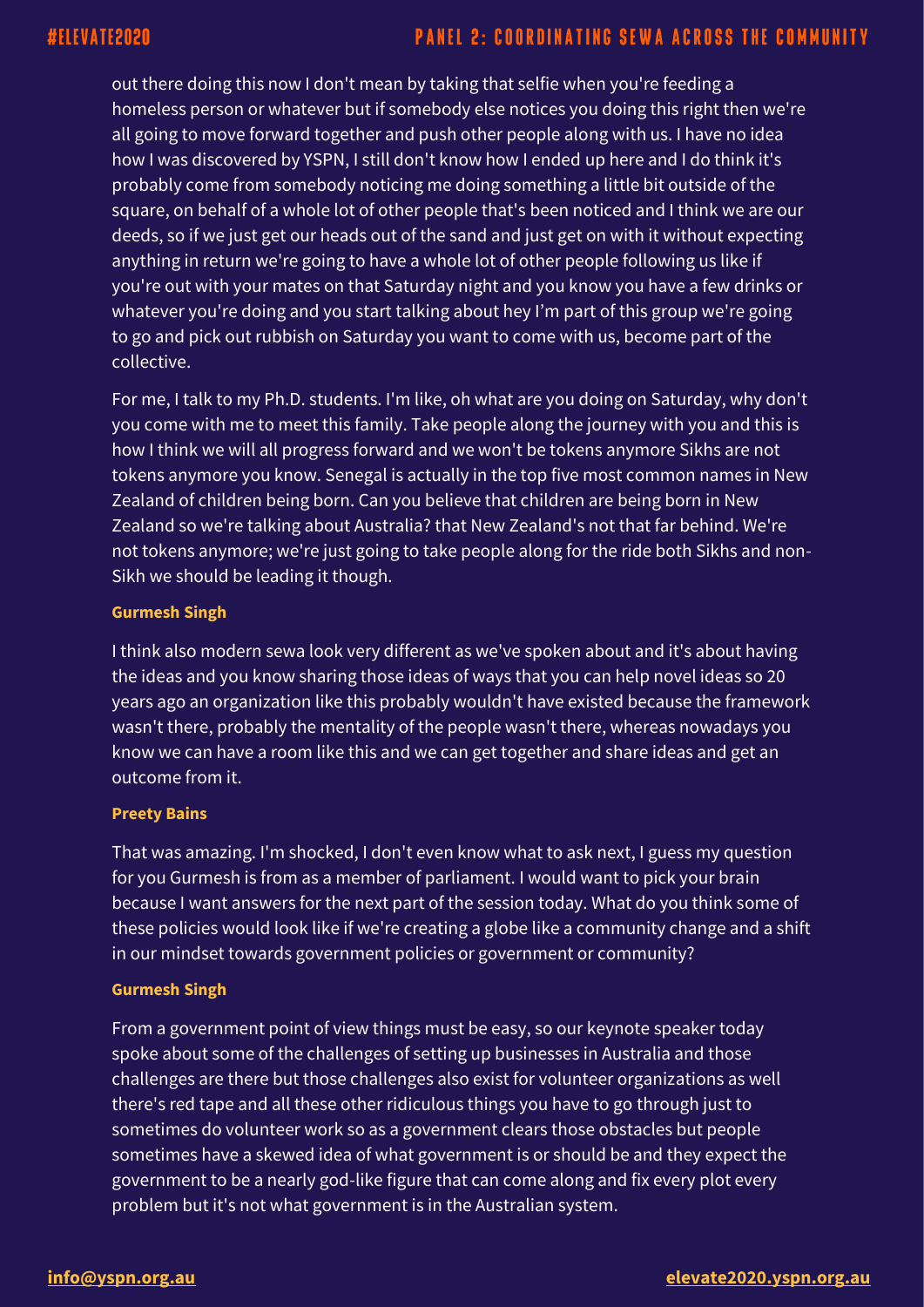Ultimately, we're here to serve the people and often people do a better job solving their problems, with government nudges rather than a government trying to come in and over the top and telling you exactly what to do so how we would relate that to sewa is that we need to facilitate better outcomes of sewa so if we can magnify for instance and someone sewa a good example of that is for instance you know things like the rural fire service they are a volunteer organization originally started by farmers to protect them and their neighboring properties over the years given you know more and more funding from the government to help amplify that you know that volunteer ethos which now as we saw over this summer without those volunteer firefighters would have been in a lot more strife. So, from a government point of view, that's what can be done but from a community point of view you mentioned it earlier it's about bringing your friends along for that journey. So, if you are going to do something, set something up to help someone if you take some people with you then next time, they might take three more people with them next time as well so it's amplifying that effect.

#### **Preety Bains**

Great just before we get to questions to the audience I just had one last question if we strip it back to grassroots what do you think that we need to start doing in the gurdwaras because that's really where sewa was developed, what do you think our gurdwaras should be telling our community as well because they're a really important part in this as well.

#### **Dr. Malvindar Bains**

That's an excellent question look our gurdwaras are our safe space they're our space to learn there are space to nurture and the face of the good water has also changed over the years and we're part of that change I came up with this crazy idea at the time that it would be cool to take human brain specimens into a gurdwara and because I wanted to do some sewa, I wanted to teach kids in these Sunday school you know how they have those kids school's program and they go and learn good rookie and stuff, I wanted to show them what the brain looks like because want to get more kids excited about science. I didn't realize I'm going to have to have a conversation with the [22:23inaudible] about bringing human remains into the Gurdwara and what that means the challenges associated with that.

I'm so glad I did it because now this is part of my almost internal curriculum I put myself forward and not just me I bring other youngsters along for the ride and I do little sessions about how to look after your brain in the gurdwara and it's done in both Punjabi and English and for me, this came out of conversations from our community saying hey okay you do your stuff in the lab but we need more people like you to join you and it's very hard to get. Okay, we've already talked about a lack of women in color in the professional world right, think about getting more sick women into science like what is exciting about that how are we going to get more of them there so my thing was started from kids and I ended up going into the gurdwaras because I know these people are never going to come and visit me at the University of Auckland they're not going to come into my space you're not going to see aunties and suits with their shoes coming in and visiting me right they're not you know close to issues of labs you know all these things that you need to worry about.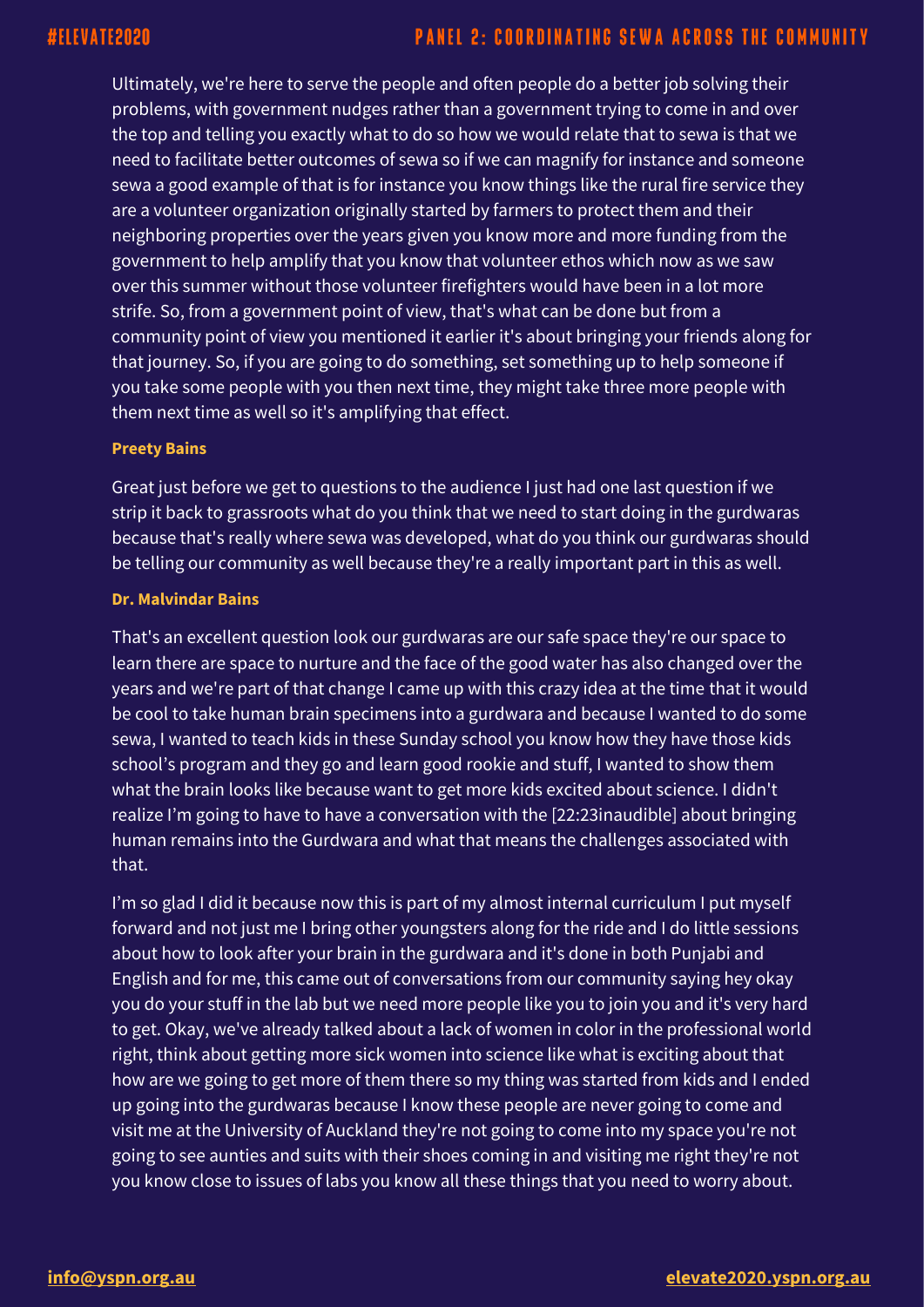They're not going to come and visit me so I have to go to them and for me, this became one of the most rewarding parts of my career and then it expanded to teaching older people about dementia. Dementia is a huge problem in our community on both my maternal and paternal sides of the family, I've got a history of dementia and I'm sure most of you have been touched by it in some way so I started going in and talking about the lungo that you're eating is high in cholesterol and sugar should you are having it every day? How can we change lungo, how can we change lungo to reflect our diet that we should be having, and you know this has been doing with my molecules in the lab right so I think when you discover that there are certain skill sets that you have that you can apply to the gurdwara setting it's a teaching resource. We were talking about this yesterday if you've got a finance background how many people would benefit from hearing about how to take out a mortgage? Going into the gurdwaras and teaching people how to open a savings account, how to save, what is the best interest rate for you? I don't know any of this stuff, if I could get this info from the gurdwara, I'd be rich.

#### **Preety Bains**

That was incredible and I'm sure we have lots of questions from the audience.

#### **Speaker 1**

This is one for Gurmesh, I guess when you look at some of the other countries you know Sikh people are doing an amazing job in progressing in advocacy into politics, I feel like the Sikh community in Australia seems to be on the brink of making it to that top-level there's a lot of influences that are in that space they're keen to get your thoughts on, what inspired you to get involved and what can people against the young Sikh professionals rising how can they get involved in the political space?

### **Gurmesh Singh**

Thanks for the question, so what inspired me I as a background of what I did first about union work, I studied industrial design and I worked in advertising and communications for 10 or so years and after that I had a career change and went farming and I was a chairman of a blueberry cooperative in Morgue and I mean quite a substantial size, this year they'll be turning over about 180 million dollars in a town of five or six thousand people so it's the biggest business in town and from an advocacy point of view I had a constituency being the farmers and I represented them to the management and I got basically involved in politics by sitting on an advisory panel for a minister and I got on that panel by attending an event that he was hosting on a Saturday night three years before I actually got appointed because I had this kind of philosophy where I said no to a few things and missed out on some opportunities earlier in my career and I thought well I'm not going to say no I'll go, it's a pain in the ass you know, it's a night kind of thing but I'll go and I went and then I think of that as the thing that got the ball rolling you know five or six years ago to where I am now so I have this philosophy, if you can say yes, turn up the things and go to things.

One of the things that when I spoke at my first YSPN event in Brisbane was why I asked the audience again what other professional groups are you a part of, so if you're in the finance industry it's very important to get to know other people in finance not just Sikhs in finance and one of the best ways of doing that is by attending industry events and I was perhaps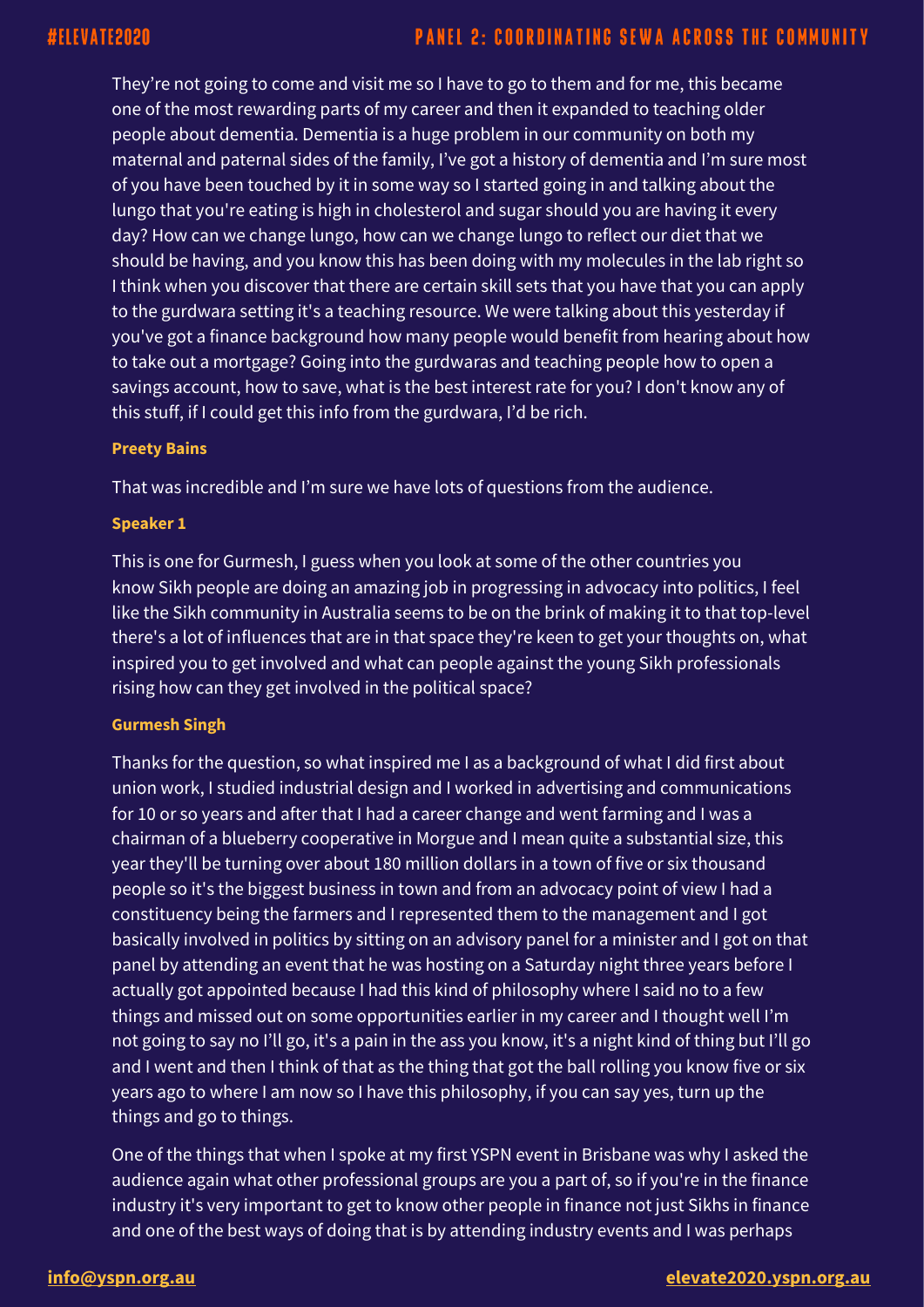## **PANEL 2: COORDINATING SEWA ACROSS THE COMMUNITY**

fortunate that I started my career in advertising which is a very social industry anyway, but you know it's important for people to get out there sell themselves, know what's out there and become known as a person not just as what your identity is. So you know sell yourself as your unique skill set, I think Australia you know we heard in the keynote, we heard from in the last panel as well we do face challenges here, I can't remember whom it was that said, I don't invest with people like you, well those people exist in Australia who aren't going to look at people based on who they are but you need to bust through that barrier and the best way of doing that is by getting out there and getting known. I'm sorry, what was the second part of your question?

#### **Speaker 1**

I think that was the main part, the second part was how can people get involved which I think you've sort of part.

#### **Gurmesh Singh**

So in terms of getting involved at a political level, it's important to join a branch I suppose of a party whatever persuasion you might be because you'd be surprised that the level of access that that gives you to you know sitting members and ministers and that sort of stuff. Politics like Australia is not like what it is in India where you see even the lowliest of low politicians has a police escort and all this kind of stuff, it's completely different here you can wander the streets and do whatever you like and then no one knows or cares who you are so I guess here it's also different we're a mid-level public servant is probably the equivalent to what a backbench MP is so you know it's also important to maintain that perspective.

#### **Speaker 2**

My question is for Dr. Bains you mentioned that we're not tokens anymore, Sikhs are not tokens. I did like the point that group, I think raised earlier about getting out of it, getting out into different aspects of the community that are not you know traditionally or our space. How do you balance showcasing what your background is, your ethnicity is what your cultural values are, you know being altruistic and all those things about doing sewa, but also maintaining your personality as like in our contemporary society, like how do you balance the two and how do you just not make it look like you're volunteering but take it to that level of sewa like what's the difference between the two.

### **Dr. Malvindar Bains**

Wow, look I honestly didn't think that I was doing anything different I thought my actions were based on what people were asking me to do based on my skillset, not because I'm ethnic or because I'm a woman or because I'm a Sikh, I think my name gave it away with being identified by the Sikh community for doing what I felt like was my obligation and I love the fact that Sikhs are celebrating the leaders or the people at the forefront of whatever field they're in excelling and performing sewa at the same time but I don't think I ever sort of set out to be this way I'm a third-generation kiwi and for me I grew up not even being able to speak Punjabi and in terms of my professional outlook on things I didn't realize that there were other Indians like me until I reached university and so I think that sense of belonging and being associated with a group sort of came out as a byproduct of

### **[info@yspn.org.au](mailto:info@yspn.org.au) [elevate2020.yspn.org.au](https://elevate2020.yspn.org.au/)**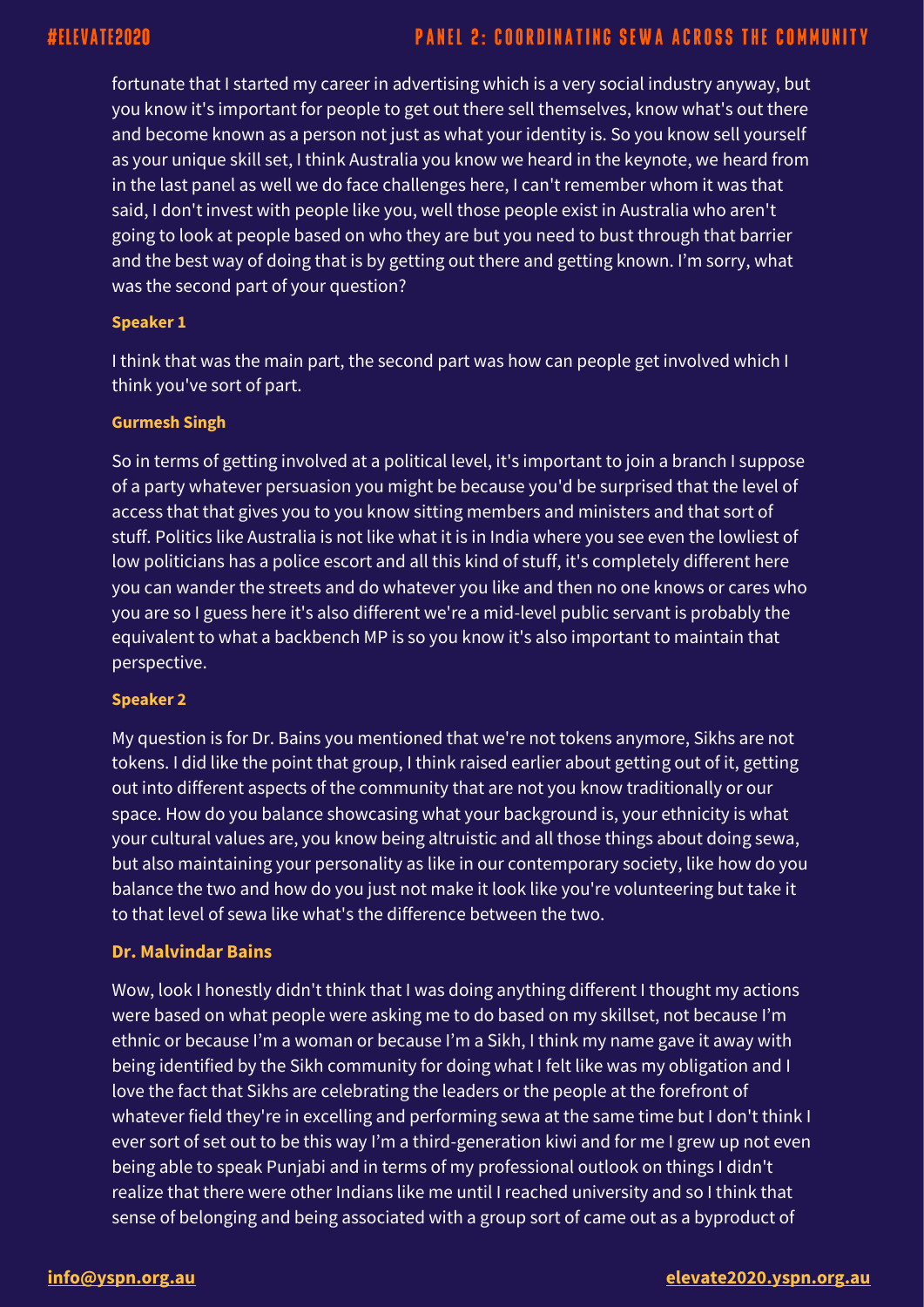just what I was doing not as a byproduct of who I am and this is why I was kind of talking about the fact that we're not tokens anymore, we have been educated by Sikkim, so we are learners we're not an exclusive group that is completely novel anymore but we have an amazing outlook on things based on what our Guru's went through and perhaps our form of sewa or our concept of service is really just within us and we don't even need to talk about it in this way, I think the community brought me up this way to be honest.

I was a kiwi first and I think you know Sikh is a way of life, it's not going to be the one thing that that makes us who we are, we have so many different dimensions and in terms of how we perform our sewa right we've got it in us already and it's just coming it's just oozing out of us and so I hope that sort of answers your question it's a difficult one because you're kind of asking how do we separate our professional sewa through from our identity of what sewa is, it's actually a very complex question I'm happy to talk to you more about it afterwards I think that's a new, that's actually a very interesting discussion.

### **Gurmesh Singh**

It's not as fun when both the panelists agree right when you first asked the question, I was asking myself this question, I think it's a question we all need to ask ourselves, is it should it matter that you're doing the sewa, I think what matters is the sewa itself, the fact that you're doing it, I guess it might help facilitate it, it might help start it, it might help amplify it but what's more important is, it's what's come from in here and your actual outcome of the sewa as well.

#### **Preety Bains**

Do we have any more questions, just one more question? Thank you both for your time appreciated it but a really interesting session I have a very quick question and it might be a nice one to end on, but you remember you had I suppose you found your sewa avenue through your work and something that you're passionate about and grimaced I think you as well kind of discovered it through almost by accident or evolution through things that you were involved in my observation is that it's much easier to maintain sewa if you're passionate about the sewa do you have any tips for finding the right sewa for you and finding that passion.

#### **Gurmesh Singh**

Yeah, that's a great way of putting it I'll give an example, I'm not sure if many of you have been there but there used to be a restaurant across the road from the gurdwara and a few people there decided look we want to make a Sikh museum and basically out of a labor of love sewa they to a few volunteers a whole community of volunteers that are probably half a dozen of them spent a few months converting this space into a museum and I don't think either of them ever thought of it as work because they loved doing it and it was a they it shows when you go in there that this is something that has been built with love and has been built for the community by the community as a passion like a project no one could have told them hey, you need to build a museum it came from within it came from a desire within to build it and I think it's important that every single person in this room will have different areas of their life and of their expertise that will that they're willing to give out more freely because they enjoy doing it you know there's people who love mild and would love to be a treasurer of some organization there are other people who could think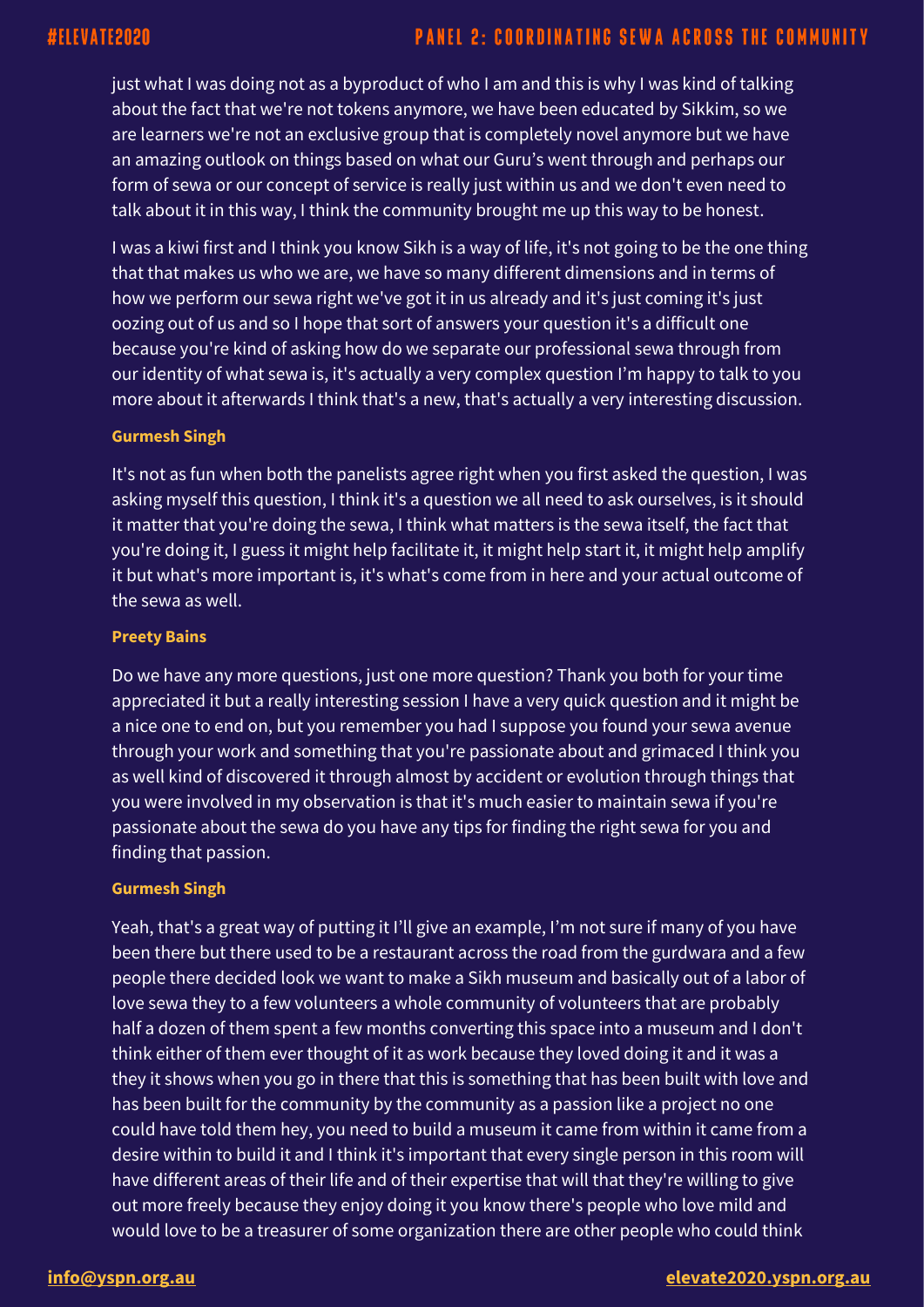of nothing worse so it's important for every person individually you know one of my favorite things I like doing which I don't get much time to do anymore is mowing the lawn because I just don't have the lot but you know for me to go and do that for someone else would be one way that I wouldn't mind doing it but I just you know it's a matter of finding the time, I'm doing other things but as an example you know that's something that I could do Dr. Bains has found something that she loves doing that doesn't feel like work it doesn't feel like work so that's I think another important aspect of sewa is that it's not work.

#### **Dr. Malvindar Bains**

I don't have a lot to add I would just say that you know everyone's going to have a different calling and that calling might be to do something for one person it might be to do something for 10 people it might be to change the world right and we're all going to hear that call a little bit differently and that doesn't mean your sewa is any more or less important than somebody else's passion is definitely a driver for sewa I would find it really difficult to give advice about how to set up a mortgage and I find it super-duper difficult to teach someone how to code right but these are simple things that someone in this audience already has within them that they can share with somebody else for free this is the other thing right server is free so you have to put the time aside to be able to do it and how do you do that it's got to be something you're passionate about and we can all do it and it's just been such a pleasure to be able to talk about this in such a platform thank you all so much for this opportunity really.

#### **Gurmesh Singh**

Around time like these days looking around this room and everyone's got more than enough money to survive but what most of us don't have is time and to be able to donate that time out of what you might consider downtime is actually very challenging and it's becoming more and more so as our working lives kind of have long ago descended past 5 p.m. but most of us work weekends even if it means checking emails for a few hours and that will be the biggest challenge of sewa in the modern era is where do we find the time to meaningfully give out freely oh well that's kind of so the question was, what do you say to people who are too busy okay so you know in the section of your CV that has you know volunteering or service commitments right a lot of people don't put much in there right because they don't feel the need to because that's not really a skill they need for that particular job unbelievably the service component of my CV is probably going to be the reason why I get a promotion faster than my colleagues.

We don't talk about sewa in terms of how it can benefit the person doing the service I think people will make time when they realize that karma does come back and there's no real excuse to not be able to donate time to perform sewa, nobody is that busy to help that person across the road and nobody's that busy to donate a little bit of their time to share their skills with another person and I challenge you all to find somebody who's that damn busy even our prime minister of just the Darden next time to perform sewa and she gets noticed for doing it.

She's not doing it for her global profile it's just somebody that recognizes that she's doing it so we've got a lot to do and we need to take people along for this ride but honestly you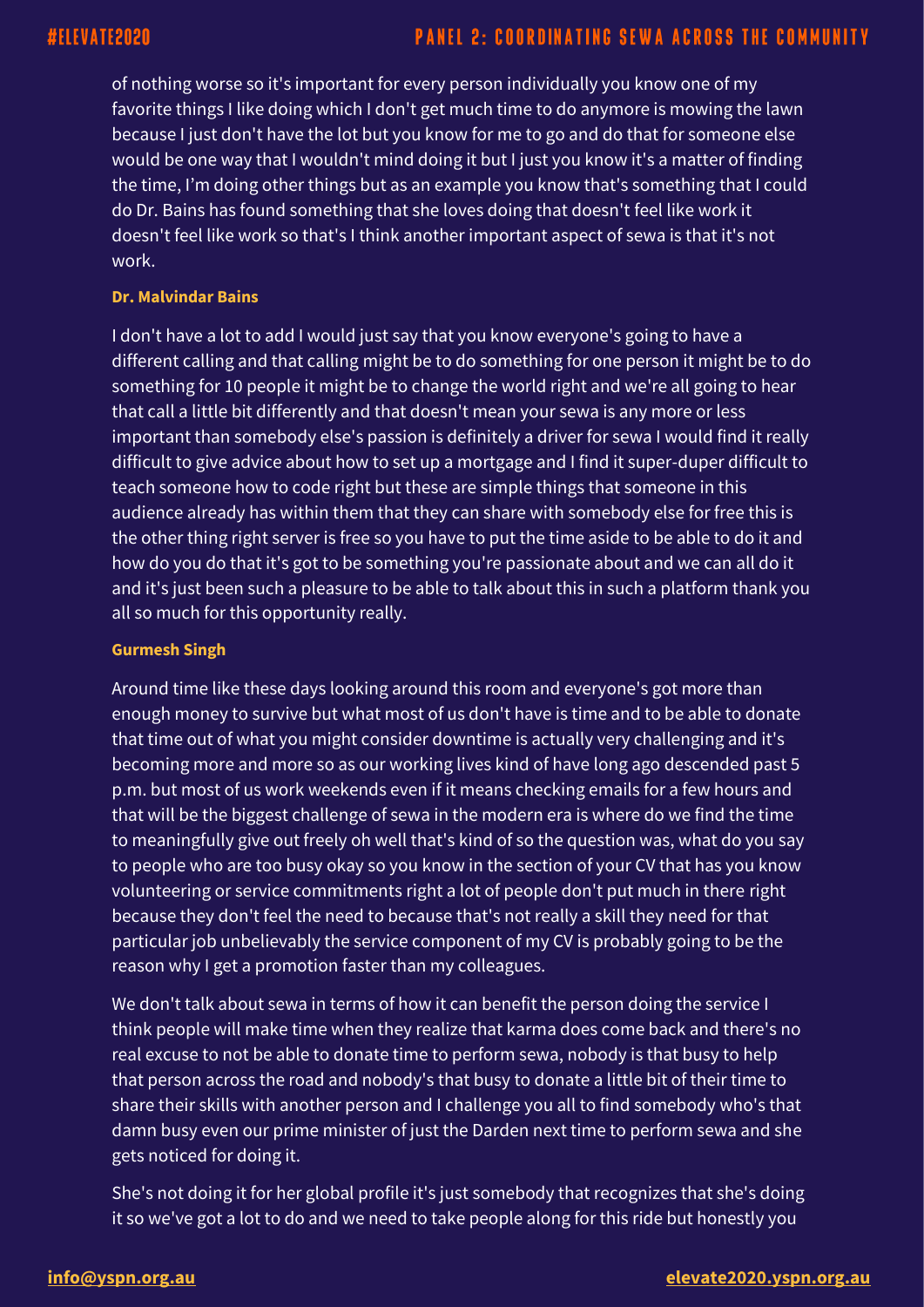can you can use it to your advantage this is probably why I was brought here is because you know my sewa got noticed right so I think we just need to get out of that mindset of sewa is something that's separate from my life sewa is part of my life and then this is how my career will also move forward we don't think about it in that context either there's also there's like a strong body of work to suggest you know how we live our lives has changed a lot over the last few hundred years with industrialization most of us recognize that to live a meaningful life you know money and work is a big part of it family is a huge part of it and increasingly that's why we have terms like work life balance and family life balance but I think there's a third crucial component missing from living a meaningful life that people don't discuss and that's community how do you develop the community and interact with your community, when I lived in Sydney I lived in Cogura in south eastern Sydney we did not know our neighbors who lived there for a year and a half we did not know what they looked like we couldn't have picked them up out of a lineup and I think that's quite sad that living in an apartment literally next door to someone and have never seen what they look like and I think that's a bad reflection on the way our society could be going but it's important that that third pillar of having and living a meaningful life is where sewa comes into it and it's important that we recognize the importance of that energy outside of our lives.

#### **Preety Bains**

We have time for one last talking question, more than a question, it was just a very quick story that is extremely relevant.

#### **Speaker 2**

I was telling dad on the way here this morning and he said this is perfect for you guys, last night I was having dinner with a girlfriend of mine and she and her husband are both volunteers for the sewa and they were there fighting on alliance and also doing a lot of the aftermath and the cleanup and I was having dinner with her and her two kids we went to high school together in blackwood in Adelaide and she used to drag me along to Christian fellowship on the Friday because she's very white Anglo-Saxon staunch Christian and that's where her and her husband met and every Friday they used to go for Christian their whatever church going and their Sunday schooling and very into the youth of the Christian school and stuff like that and we were talking about what was happening on with the bushfires and stuff and one of the things that we started talking about Sunday, I said there's plenty of churches around here in Melbourne beautiful ones and she said we don't go to church anymore and I said why and she said because once we joined the sewa and we started volunteering with the sewa we realized that the church was all talk they've no longer part of that faith even though it was a huge part of their life because church is just politics and nonsense and all talk, they talk about what we should be doing whereas the sewa and the family that has created around them does it and she said Jamil your community is totally different we're there on the front lines they're right behind us with the bottles of water and food and feeding us right there and then serve us in our DNA serving eternally without acknowledgement it's part of who we are, and thank you very much for your talk today and I'm sorry.

I have a fantastic question to ask you at the end of that but I thought it was extremely relevant that our community and our culture and our religion is that sewa it's we're not